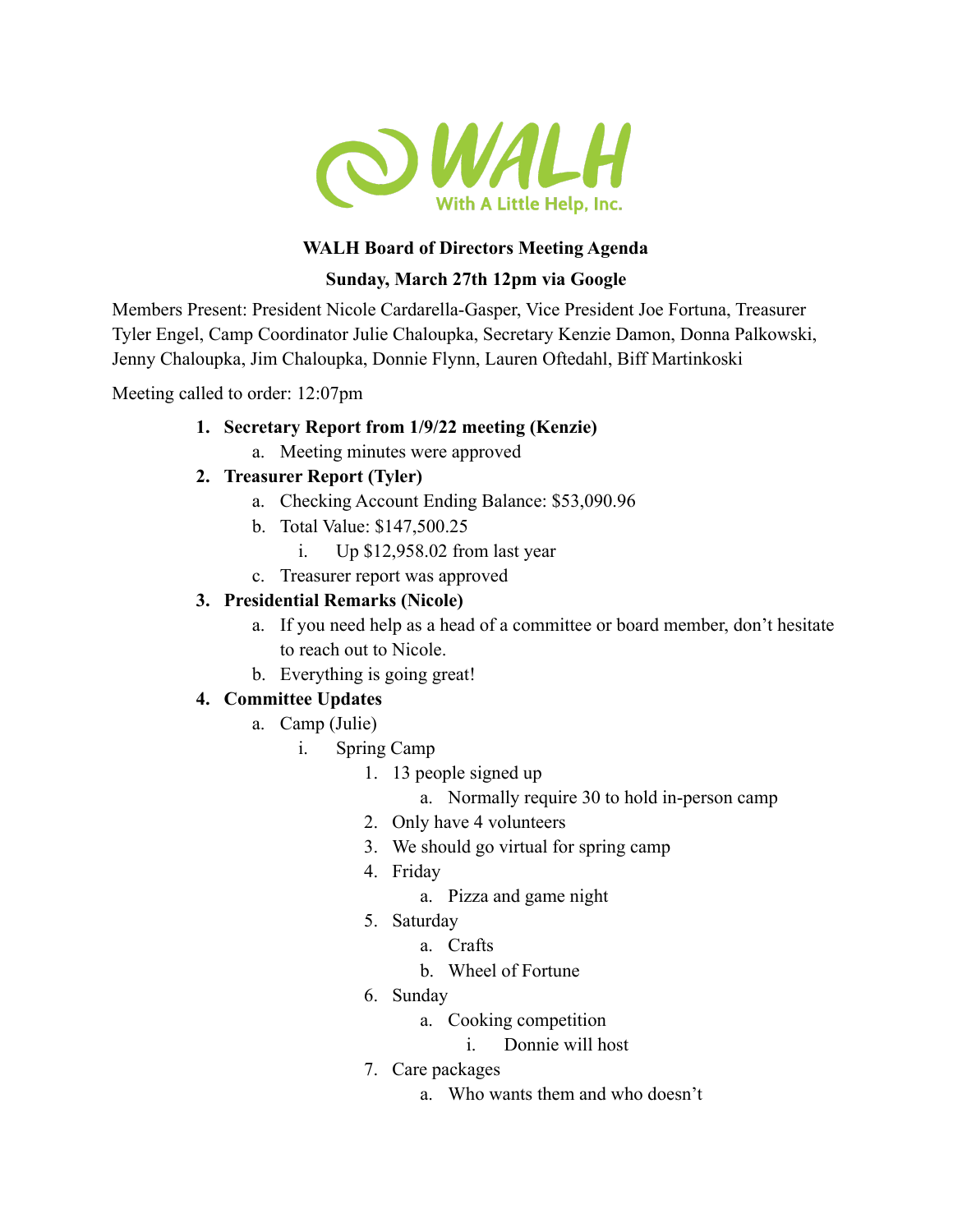- i. Send out an email
	- 1. Our spring camp has switched to virtual because there were not enough people. Would you like a care package that contains the materials needed to participate in spring camp? Do you want to participate in the cooking competition?
		- a. Lauren will send this email out after the March 31st deadline

#### ii. Summer Camp

- 1. Theme: Party like it's 1984
	- a. Family reunion
		- i. Recreate awkward family photos
			- 1. Submit baby photos
	- b. Headbands that say WALH
	- c. 80s movie night
- 2. Mail applications to Julie's house instead of the post office box
	- a. Change this address on the application
- 3. New Easter Seals requirements
	- a. Must be vaccinated or have a religious/medical waiver
	- b. Rapid covid test upon arrival
	- c. Do these include visitors like the Corvette Club?
		- i. Joe will let them know about this policy.
	- d. Julie will check about their visitor policy.
- iii. Next meeting
	- 1. April 4th at 7pm
- b. Fundraising (Tyler)
	- i. WALHtober approval
		- 1. Mobcraft Brewery in Milwaukee
		- 2. September/October
		- 3. Tickets a little more pricey (around \$60 a ticket)
			- a. 3 beers make it an option if they want to drink or not
			- b. 3 appetizers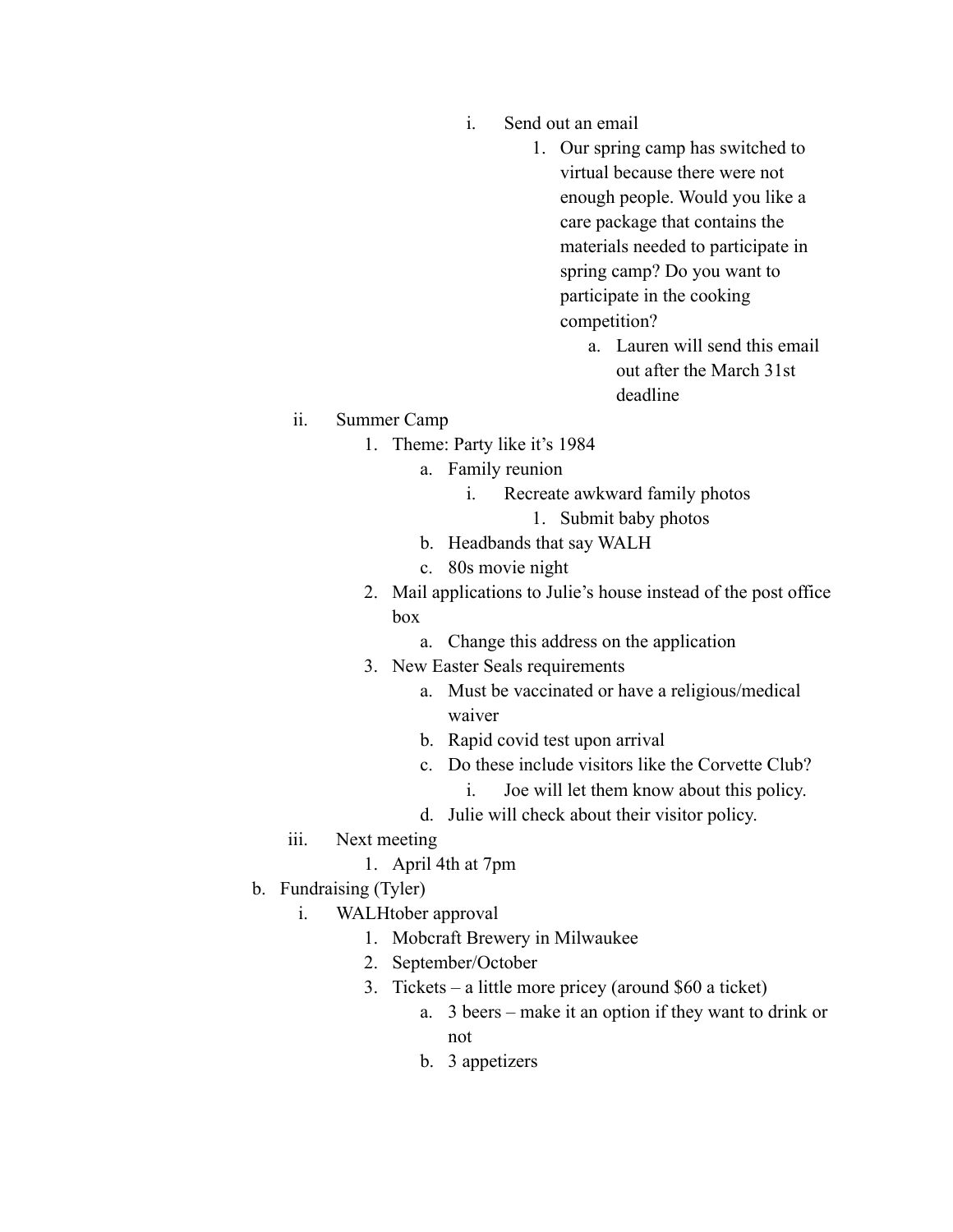- i. Pretzel bites with cheese, bratwurst, some desserts
- 4. Put a WALH label on a beer
	- a. We set the price
		- i. They get some profit and so do we
- 5. Online silent auction
- 6. Seems a bit too expensive
	- a. Nicole will reach out to see if they can reduce the price or add in to what is included in the package
- 7. Biff will reach out to some places as well
- ii. Sweepstakes
	- 1. Keep sharing it please
	- 2. Legality issues?
		- a. Approved to continue with the sweepstakes
- iii. Apparel
	- 1. Kick off April 1st/2nd
		- a. Goes up until Summer Camp
	- 2. Finalizing details
	- 3. Windbreakers for awkward photos?
- iv. Next meeting
	- 1. Tyler will reach out to everyone soon
- c. Bylaws (Joe/Nicole)
	- i. Changes
		- 1. Nicole will send out a document  $\rightarrow$  working draft of the bylaws
			- a. Everything in yellow is what has been changed
			- b. Send your questions after reading them
		- 2. Bylaws must state that a virtual option will be required to attend the general membership meeting.
	- ii. Vote to approve changes at meeting during summer camp
		- 1. We will be voting as a board at our next meeting in May before presenting it to the general membership at summer camp
	- iii. Next meeting
- d. Succession Planning (Nicole)
	- i. Giving myself a deadline to get you surveys by next meeting
		- 1. Evaluate each board member
			- a. Anonymous  $\rightarrow$  only Nicole will see names
		- 2. Nicole/Joe will then meet with each board member individually to discuss evaluations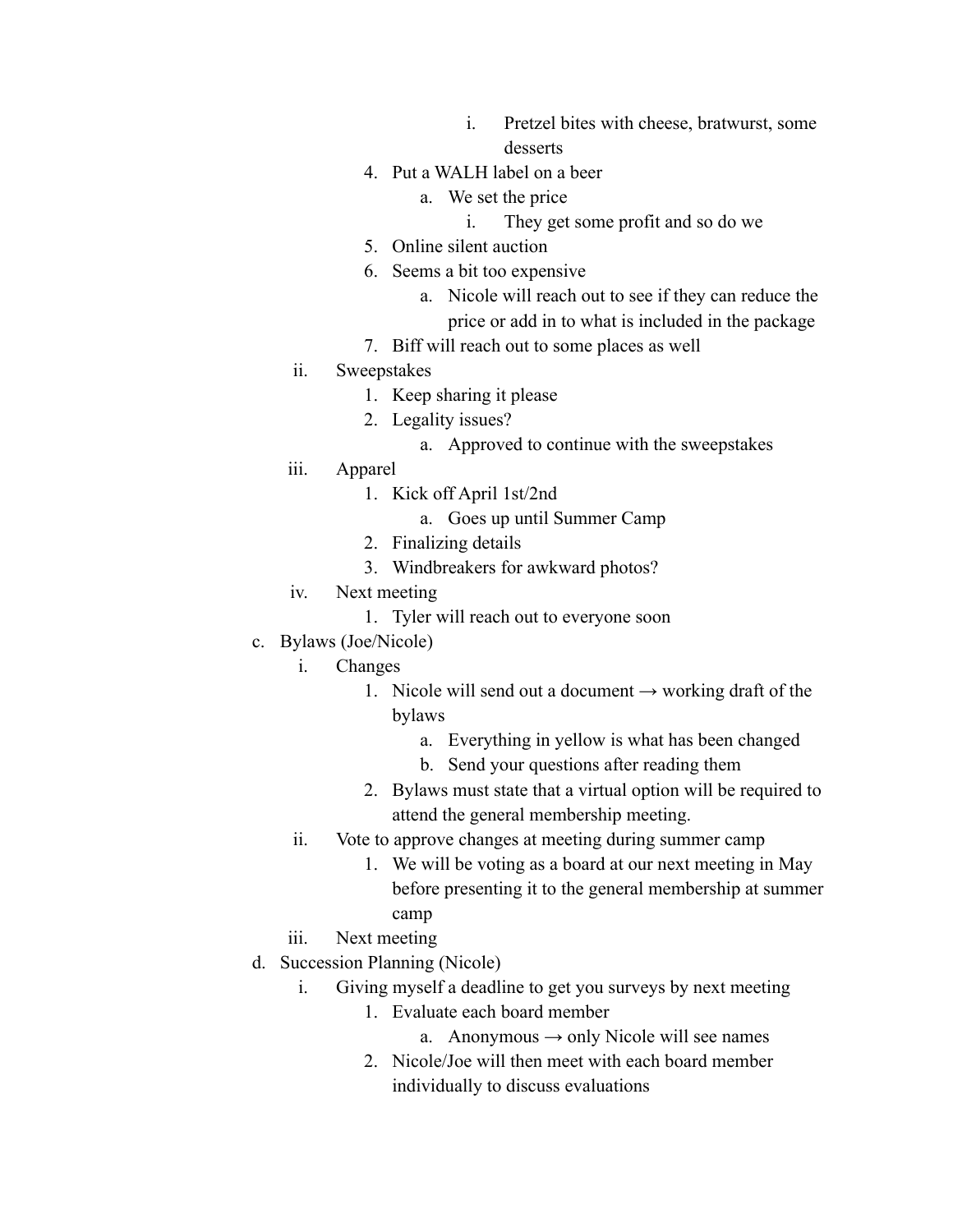- e. Social (Jen)
	- i. Events
		- 1. Elton John night  $\rightarrow$  April 8th at 7:30pm
			- a. Mariah is running this
			- b. Watching Rocketman
			- c. Can choose to dress-up
			- d. Music for the beginning before starting the movie
		- 2. Poker night  $\rightarrow$  May 21st at 7:30 pm
			- a. Tyler is in charge of this
		- 3. Pride event  $\rightarrow$  sometime in June
			- a. Emma and Mariah are planning this
		- 4. Skip July event because everyone is busy and we have camp
		- 5. Send ideas to Jenny if you want any specific events
	- ii. Book club
		- 1. Next meeting is tomorrow March 28th
	- iii. D&D
		- 1. Tyler is starting this up soon
		- 2. 3 sessions
	- iv. Next meeting
- f. Marketing (Lauren)
	- i. March  $\rightarrow$  women's and disability awareness month
	- ii. Newsletter going out soon about spring camp, summer camp, promotional video, and upcoming events
	- iii. Website
		- 1. Picked what pages we want
		- 2. Now need to decide on content
		- 3. Nicole is working on this with Biff's sister
	- iv. Next meeting
		- 1. Thursday, March 31st at 7:30pm
- g. Sunshine Committee (Biff)
	- i. Sending bouquets and edible treats
	- ii. Becky is home again
		- 1. Still struggling with caregivers and other issues
- h. Recruitment (Nicole)
	- i. Doing a presentation Tuesday-other ideas or connections?

### **5. Old Business**

- **6. New Business**
- **7. Next Meeting**
	- a. Sunday, May 15, 2022 at 12:00pm